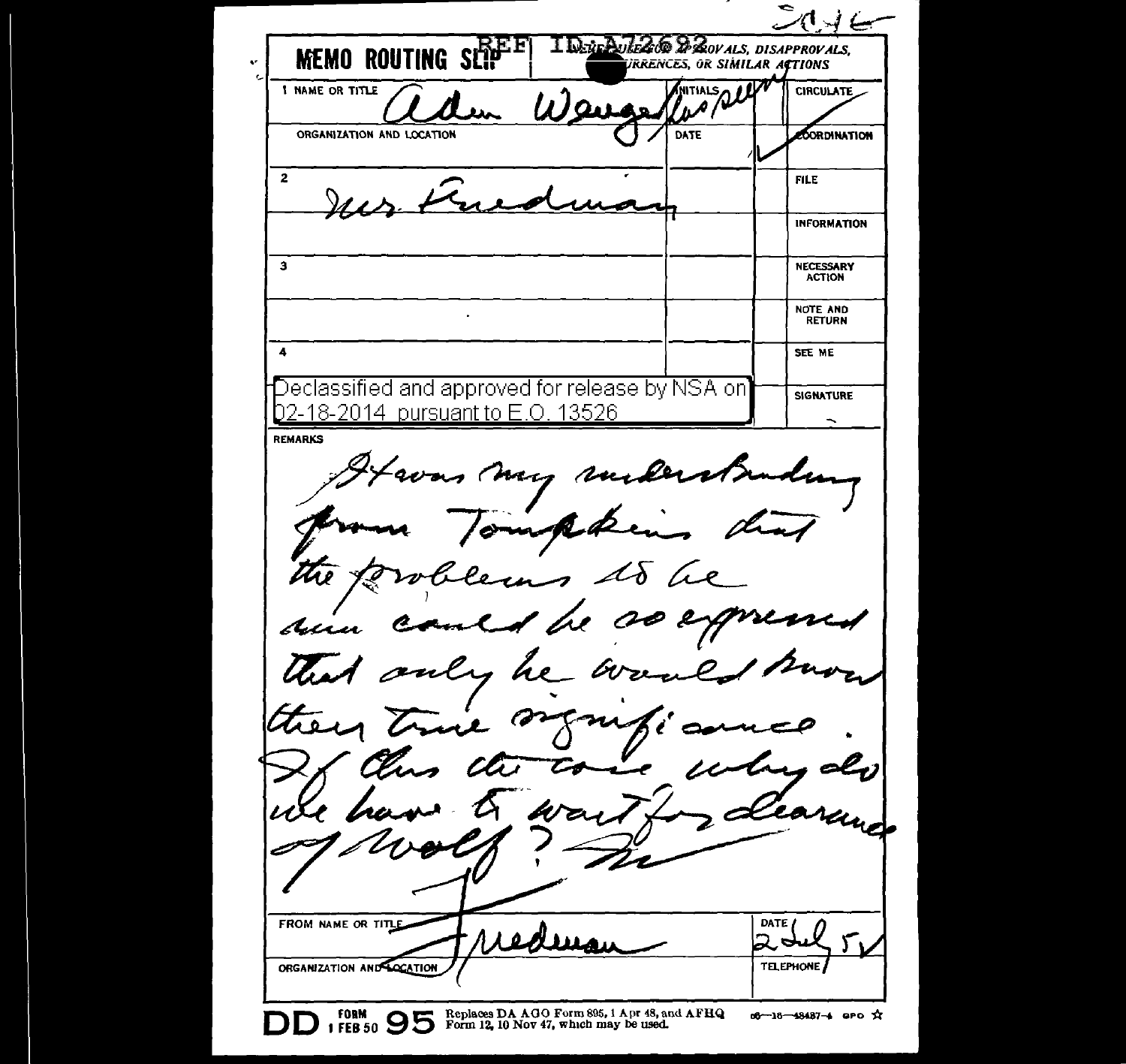## - 1111 : A 726 92 terre

STANDARD FORM NO. 64 Office Memorandum UNITED STATES GOVERNMENT DATE: 1 July 1952. OOT ፐባ 34 **FROM** Suggest Droft of TOMPRINS letter SUBJECT: 1. In edition to suggested dropt of a reply to 2. TOMPRINS, I am attaching, original of the memorandum from 16 relative to clearances for Dr. Rigby and Mrs Frankl. dince you are assuring b. Jomphins that clearances are approved, it might to in order for you to also have the memorandum to that effect from 16. Sincerely, Robert E. Greenwood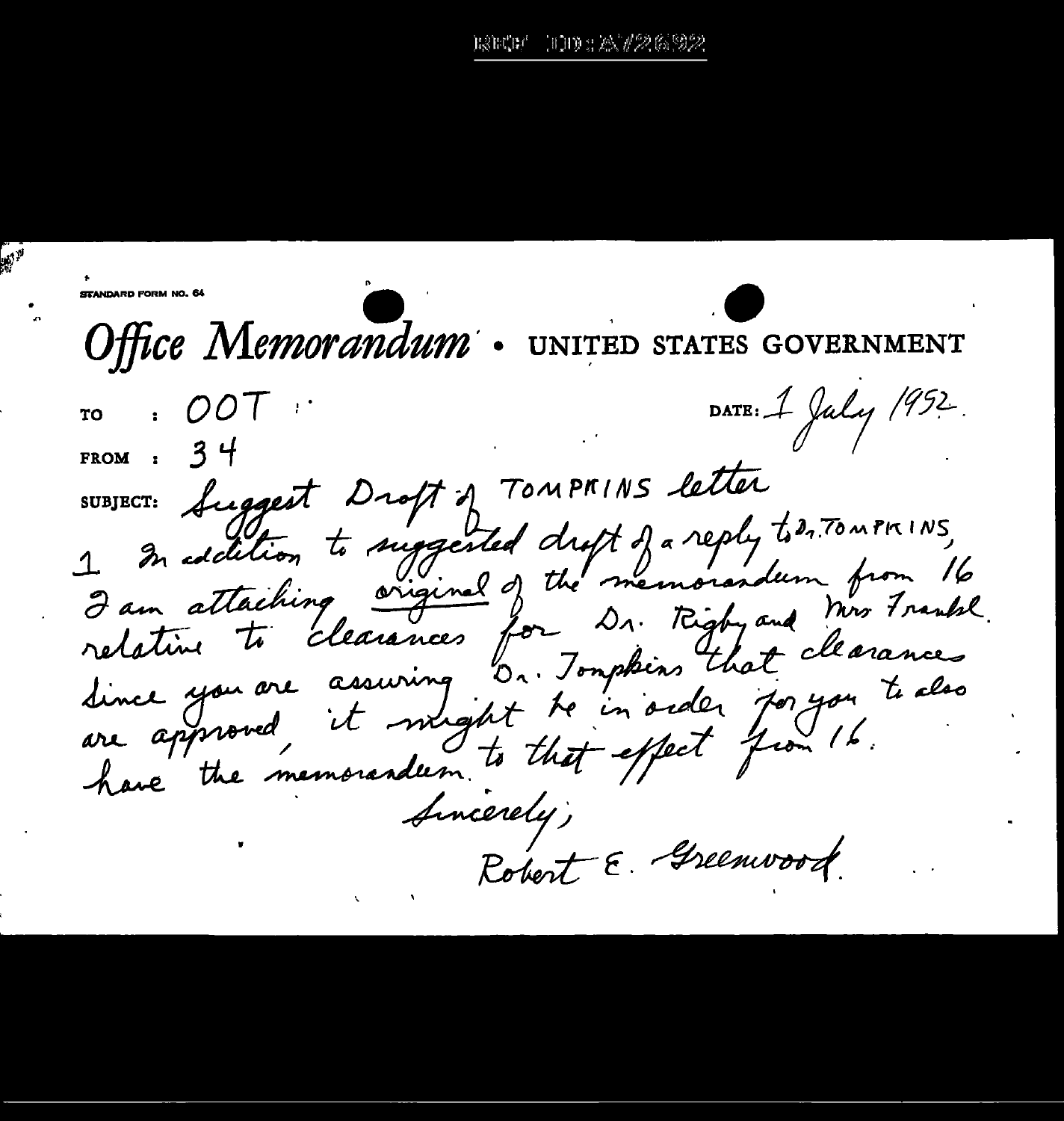RETT IDD : AV2692



TO : AFSA-34 Via\_: 301 DATE: 23 June 1952

FROM : Head, Personnel Security Branch

SUBJECT: Request for Clearances

1. On your request for clearances, dated 6 June 52, on Dr. Fred D. RIGBY; Mrs. Bettie Van W. FRANKL and Mr. Joseph Jay WOLF, it will be necessary, in the case of Mr. WOLF, that we have completed PHS and Fingerprint card. These are inclosed. Have one completed copy of each (Form 398 and OPNAV-32-327)returned to AFSA-16. The additional PHS Form is inclosed for Mr. WOLF's convenience.

2. Dr. IUGBY and Mrs. FRANKL have clearances for Special Intelligence which are on file in this office.

Ma Yor rmor Security Branch Head, Personnel

**DESTIDIO:** <u> Alea para sana</u> <del>womttyw</del> **WOO DE ANTIONAL TROOP**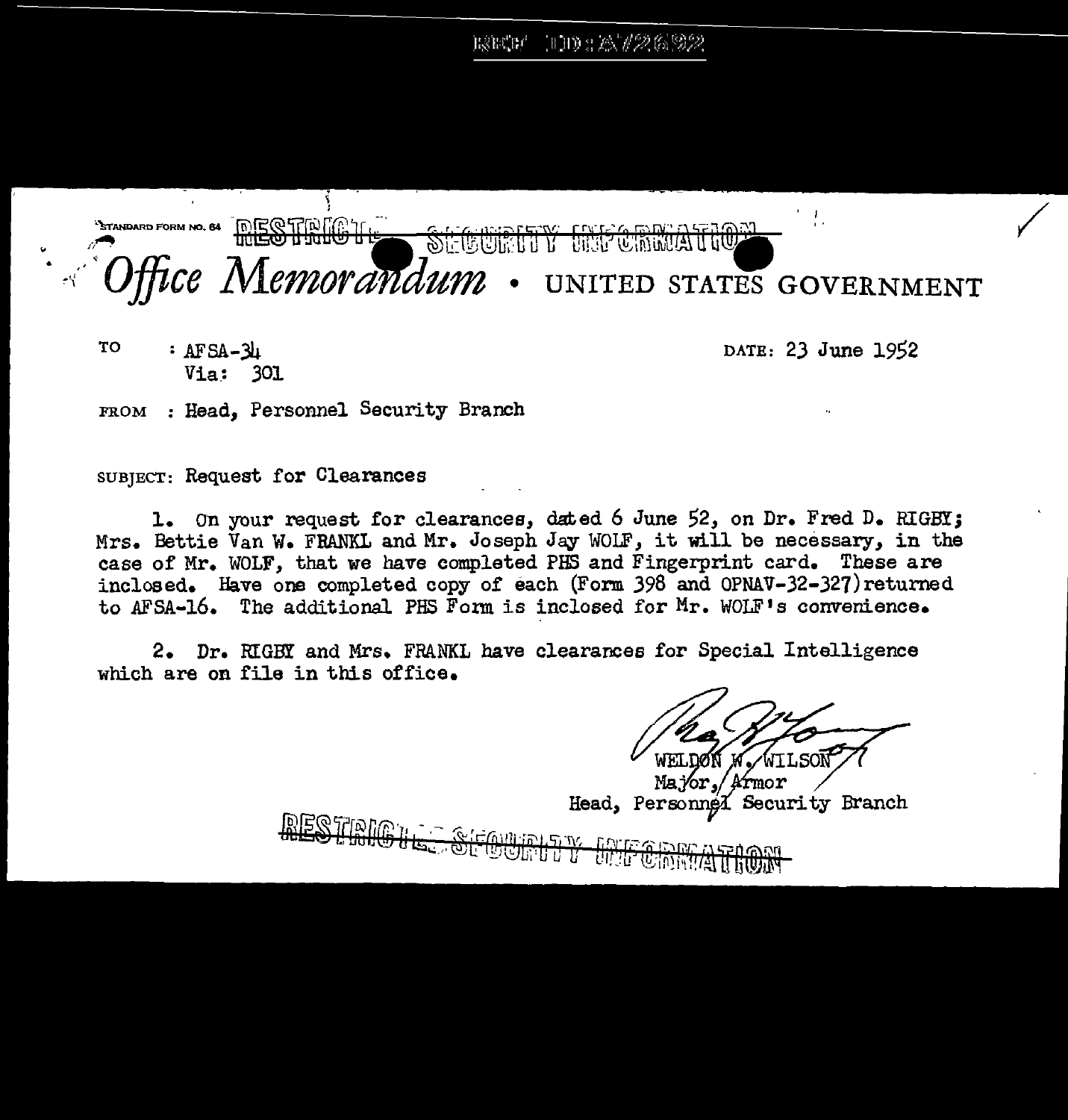<del>SECRET</del> SECURITY INFORMATION

**REF ID:A72692** 

National Bureau of Standards  $B$ uilding  $3u$ University of California 405 Hilfard Avenne Los Angoles 24, Cal.  $27$  June  $1950$ 

Mr. William F Friedman  $A$  $F$  $S$  $A$  $W\partial sln\sqrt{t}$  25 D.C.

Down Mr. Friedman:

A four drawer safe file has been provided for the exclusive use of the project. The combination lock -Q 3 combination sargent & Greenleaf lock - is an the top drower. The combination is left 4 times to 02, right three times to 50, left 2 times to 59. This Combination was set by me this morning and is known to no one else.

Space in the old chemistry building at UCLA has been assigned; rooms 323, 325 A, 325 B, 327, 327A,  $329$ ,  $326$  and  $328$ . Headquarters (the safe & the secretary) will be in 327 unless Carros decides to nove the 600 lb safe. The address shown above should be used.

Classified insteriol may be shipped to me or Carns or Campaigns or Mrs Walters (I suppose) at that address for stowage in the suff. The name plate in the file is marked "SPEC F2-ND" The serial seems to be)  $4r$   $376191$ ,  $5MNA$   $r_1+r_5$  I Hr  $E_{\lambda}$   $\rho s_+r_0$ Catalogue No 4C." It is also marked Meilink built Hercules one hour." Consideration and the leaguing the combination in a scyled Sincerely <del>SECRET - SECURITY IN FO-</del> CAS Tompline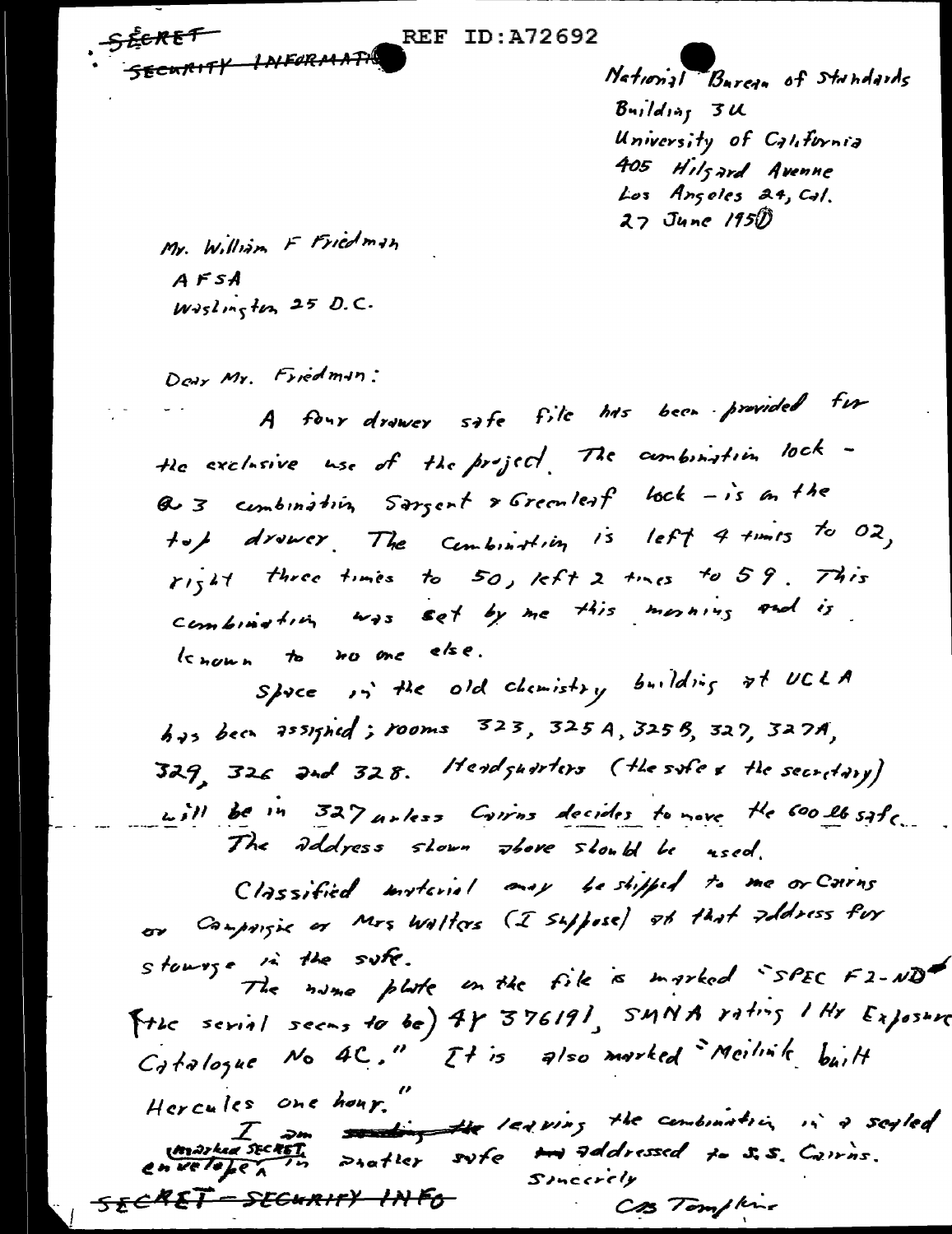

**REF ID: A72692** 

Br. Fred B. Rigby T-3 Bldg., Rm. 2713 Office of Naval Research Mathematics Research Division, AFSA

25 June 1952

## Nr. Joseph Jay Wolf.

1. As you know, Dr. Tompkins has suggested that you, Mrs. Frankl and Mr. Wolf assist him in certain problems. The problems were of such nature that it was deemed advisable to get clearances for the personnel invelved. You may recall that I talked with you ever the phone some two weeks age about this matter

This effice has been advised that clearances for you and for Mrs. Frankl are already on file in our Agency, and nothing more is required in your cases. However, in the case of Mr. Wolf, it has been requested that he furnish a Personal History Statement (PHS) and a Fingerprint Card.

3. Enclosed are two copies of PHS (D.D. Form #398) and one fingerprint card (OP-NAV 32-327). As you know, no question in a PHS form is to be left unanswered. Please caution Mr. Wolf to enter something in answer to each question, using terms such as "Hot Applicable", "Does Net Apply", "None", etc., when appropriate. Only one copy of the PHS aced be returned, the second copy is for Mr. Wolf's file if he desiyes same.

4. Please have Mr. Wolf execute required two forms and return to this effice.

Sincerely.

ROBERT E. GREENWOOD LODR USNR Acting Chief Mathematics Research Division Armed Forces Security Agency Washington 25, R. C.

Enc. PHS (two copies) DD #398 OP-HAV-52-327

cc: 00? 501